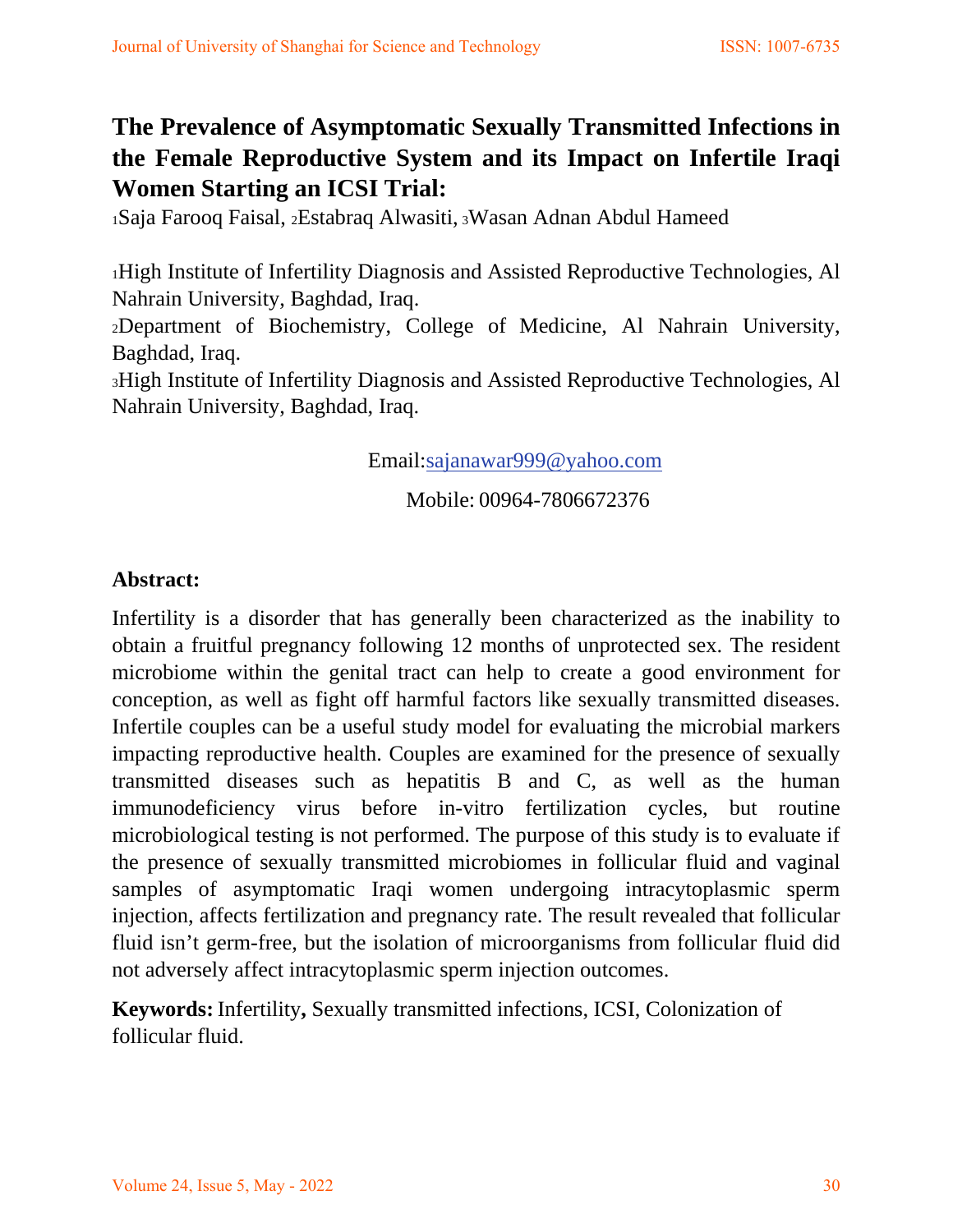# **1. Introduction**

Infertility is a complicated condition that causes substantial medical, emotional and financial issues. It is described as a couple's failure to conceive after 12–24 months of regular unprotected sexual intimacy if the mother is under the age of 35, and after six months of unprotected regular sexual relations if the mother is over the age of 35[1]. It involves 48.5 million married couples worldwide [2]. One-third of infertility cases are caused by female causes, another third by malefactors, and the other third are caused by both spouses and unexplained infertility [3].

Female infertility is caused predominantly by ovulatory disorders; decreased ovarian reserve; reproductive system anatomical, endocrine, genetic, functional, or immunological anomalies; chronic medical problems; and sexual circumstances incompatible with coitus[4].

Infections including Neisseria gonorrhea and Chlamydia trachomatis are major causes of pelvic inflammatory disease, resulting in pelvic adhesions and, ultimately, tubal infertility [5]. Infertile couples who use assisted reproductive technologies can be a useful study model for evaluating the microbial markers impacting reproductive health. As part of this, it's important to think about how a resident microbiome can help to create a good environment for conception, as well as how it can fight off harmful factors like sexually transmitted diseases[6].

Couples are examined for the presence of sexually transmitted diseases such as hepatitis B and C, as well as the human immunodeficiency virus (HIV) before intracytoplasmic sperm injection (ICSI) cycles, but routine microbiological testing is not performed. One of the most challenging circumstances is when embryo contamination happens after a significant investment of money and time. When germs from contaminated embryo culture material enter the female reproductive system, they can cause unfavorable pregnancy outcomes. Furthermore, bacteria from follicular fluid may cause embryo contamination (7).

As far as we know, no similar research on this issue has been conducted in Iraq, and because of the large number of infertile individuals who undergo assisted reproduction techniques, this type of study is vital and will provide a crucial piece of information that can help physicians improve the method. It will also lay the groundwork for future research into regular follicular fluid screening and links between follicular fluid bacteria and unexplained infertility.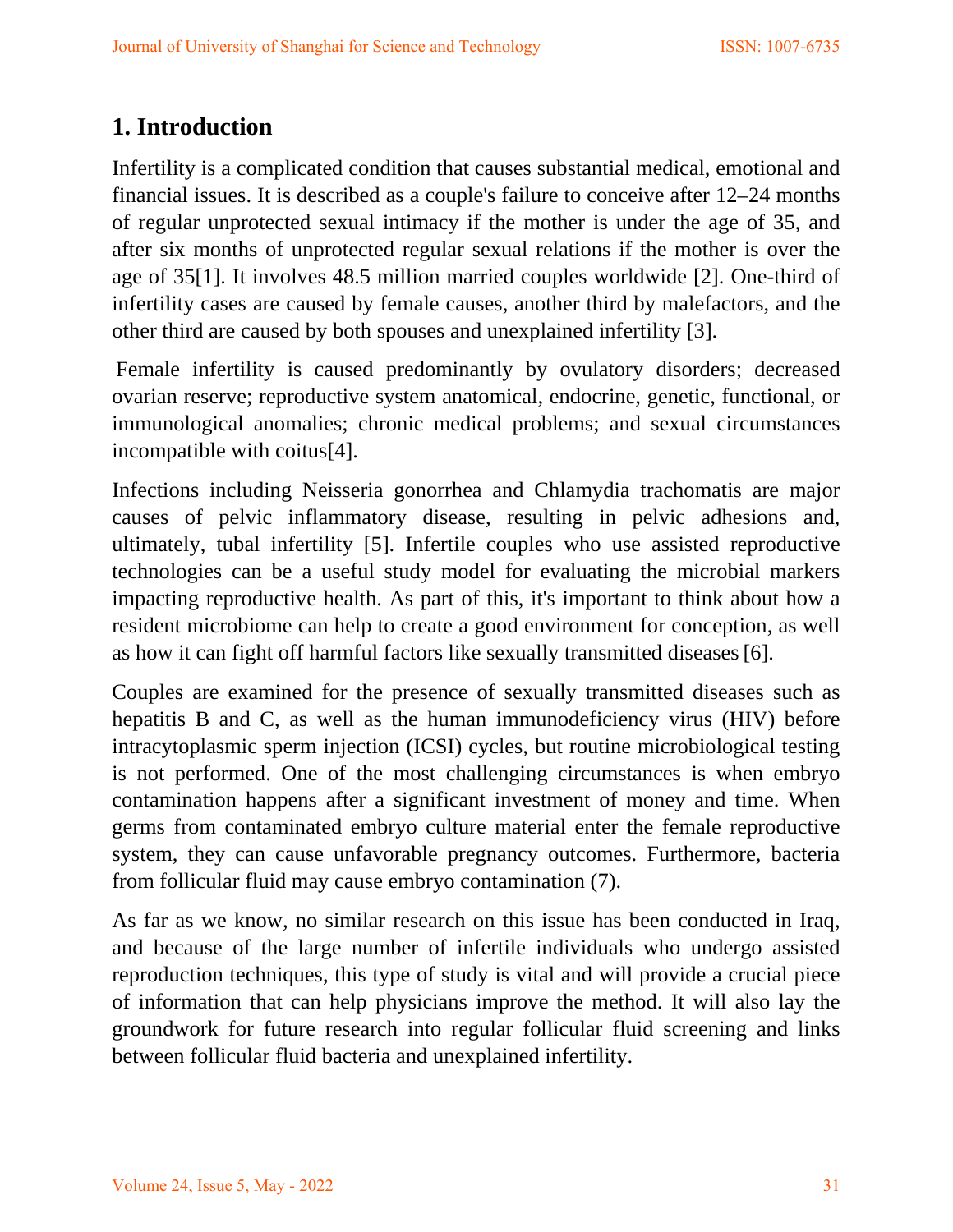## **2. Materials and Methods**

This is a cross-sectional study carried out at the Higher Institute for Infertility Diagnosis and Assisted Reproductive Technologies at Al Nahrain University in Baghdad, Iraq between November 2020 and November 2021. It was authorized by the local medical ethical council, and each patient provided written informed consent before participating in the trial.

Forty-six women between the ages of 21 and 47, who didn't have a vaginal infection, were stimulated with an antagonist protocol, and had fresh embryo transfers, were all included in the study. Women who had been given broadspectrum antibiotics or local vaginal treatments before the start of controlled ovarian hyperstimulation protocols, or who had abnormal vaginal secretions, were not included.

#### **Basic steps in the ICSI treatment cycle**

Using follicle-stimulating hormone at a dosage of 150–300 IU dependent on ovarian response as measured by hormone blood levels and ultrasound inspection, multiple follicle growth was achieved. A Gonadotropin-Releasing Hormone (GnRH) antagonist was given daily once the dominant follicle reached 14 mm in diameter. Ovulation was triggered by injecting human chorionic gonadotropin (hCG) when at least three follicles larger than 16 mm were present. The oocyte collection was planned for 34–36 hours following the hCG injection. ICSI was used to fertilize oocytes, and embryo transfer (ET) was performed 3–5 days later. Fourteen days after the ET, serum hCG levels were checked. A transvaginal ultrasound was performed at weeks 6-7 of pregnancy to ensure that a gestational sac was present.

#### **Sample collection:**

High vaginal swabs were obtained at the time of ova collection for DNA extraction, and after the egg was extracted, follicular fluid was collected for DNA extraction to determine the presence of sexually transmitted microbiomes.

Real-time PCR was used to look for genital tract infections with exacting growth requirements or that are non-cultivable, such as Chlamydia trachomatis, Neisseria gonorrhea, Ureaplasma urealyticum, Ureaplasma parvum, Mycoplasma hominis, Mycoplasma genitalium, Trichomonas vaginalis, Gardnerella vaginalis, and herpes simplex virus (HSV) types (1 & 2) using a commercial kit.

#### **Statistical Analysis**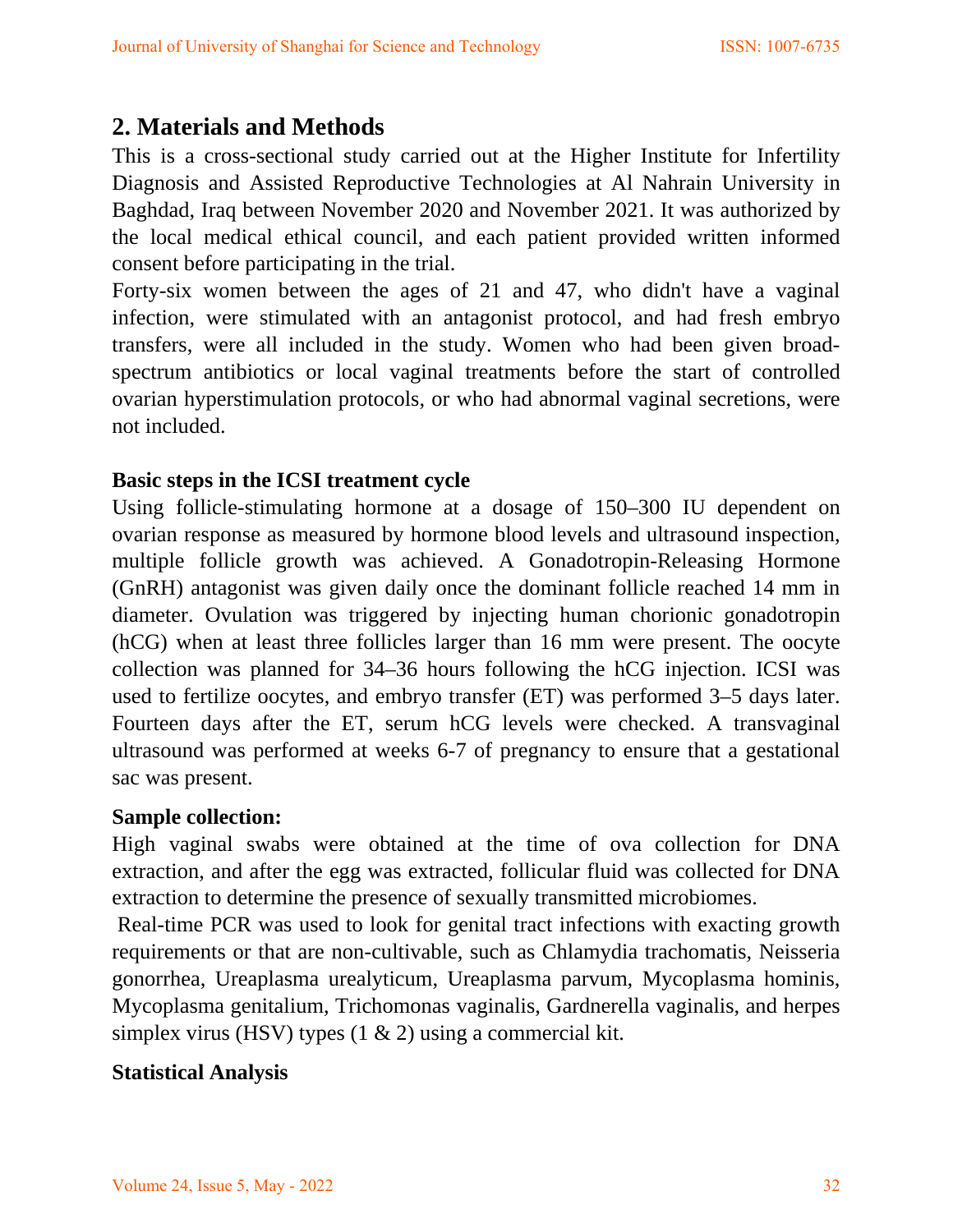The Statistical Package for Social Sciences (SPSS) version 23 and Microsoft Office Excel 2019 were used to collect, summarize, analyze, and present data. Qualitative (categorical) variables were expressed as numbers and percentages, and a comparison between pregnant and non-pregnant women was done using Fisher's exact test. The level of significance was considered to be a P-value of less than 0.05.

## **3. Results**

Table 1 shows the relationship between vaginal microorganisms and pregnancy outcomes. The total number of cases was 46. The positive pregnancy outcomes were 13 (28.3%), while 33 (71.7%) were not pregnant.

Most cases have more than one species of bacteria. Microorganisms were detected in 43 (93%) of the vaginal samples, while 3 (7%) of the cases showed no microorganisms. The identified microorganisms were Gardnerella vaginalis, Ureaplasma parvum, Ureaplasma urealyticum, Mycoplasma genitalium, Neisseria gonorrhea, and Trichomonas vaginalis.

As shown in table (1), Gardnerella vaginalis was the most common species, with 38 cases, followed by Ureaplasma parvum with 19 cases. Among groups that were not pregnant or pregnant, there was no statistically significant difference in the frequency and percentage of microorganisms found.

| vaginal microorganisms | Not pregnant<br>No. (%)<br>(33)71.7% | <b>Pregnant</b><br>No. (%)<br>(13)28.3% | P value |
|------------------------|--------------------------------------|-----------------------------------------|---------|
| Gardnerella vaginalis  | 25 (75.8%)                           | 13 (100%)                               | 0.084   |
| Ureaplasma parvum      | 14 (42.4%)                           | 5(38.5%)                                | 1.000   |
| Mycoplasma genitalium  | $8(24.2\%)$                          | $0(0.0\%)$                              | 0.084   |
| Ureaplasma urealyticum | $2(6.1\%)$                           | $0(0.0\%)$                              | 1.000   |
| Neisseria gonorrhea    | $1(3.0\%)$                           | $0(0.0\%)$                              | 1.000   |
| Trichomonas vaginalis  | $1(3.0\%)$                           | $0(0.0\%)$                              | 1.000   |
| No bacteria            | $3(9.09\%)$                          | $0(0.0\%)$                              | 0.548   |

**Table (1): The relationship between vaginal microorganisms and pregnancy outcomes**

No. of cases 46, some cases have more than one species of bacteria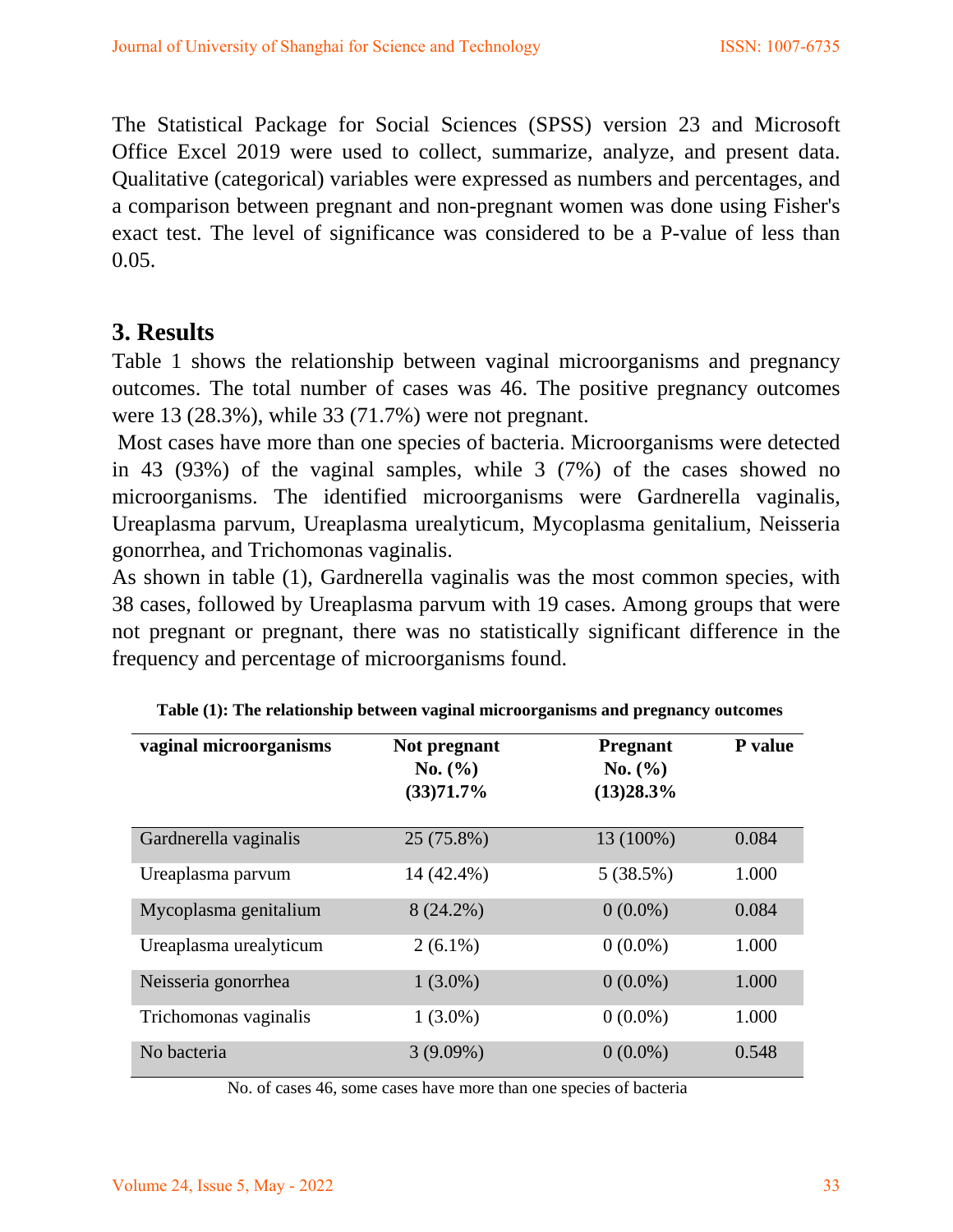Table 2 shows the relationship between follicular fluid microbiomes and ICSI outcomes (pregnant or not). Most cases have more than one species of bacteria. Microorganisms were detected in 40 (86.9%) of the follicular fluid samples, while 6 (13.1%) of the cases showed no microorganisms. The identified microorganisms were Gardnerella vaginalis, Ureaplasma parvum, Ureaplasma urealyticum, Mycoplasma genitalium, Mycoplasma hominis, and Herpes simplex virus type-1. Gardnerella vaginalis was the most common species, with 33 cases, followed by U. parvum with 9 cases. Also, there was no statistically significant difference in the frequency distribution and percentage of recognized microorganisms among nonpregnant and pregnant groups.

| <b>Microorganisms</b> present | Not pregnant | <b>Pregnant</b> | <b>P-value</b> |
|-------------------------------|--------------|-----------------|----------------|
| in Follicular fluid           | $(33)$ 71.7% | $(13)$ 28.3%    |                |
|                               | No. (%)      | No. (%)         |                |
| Gardnerella vaginalis         | 23 (69.7%)   | $10(76.9\%)$    | 0.729          |
| Ureaplasma parvum             | $6(18.2\%)$  | $3(23.1\%)$     | 0.698          |
| Mycoplasma genitalium         | $5(15.2\%)$  | $0(0\%)$        | 0.301          |
| Herpes simplex virus1         | $2(6.1\%)$   | $1(7.7\%)$      | 1.000          |
| Ureaplasma urealyticum        | $2(6.1\%)$   | $0(0\%)$        | 1.000          |
| Mycoplasma hominis            | 1(3%)        | $0(0\%)$        | 1.000          |
| No bacteria                   | 4(12.12%)    | 2(15.38%)       | 1.000          |

**Table (2): The relationship between follicular fluid microorganisms and pregnancy outcomes**

No. of cases 46, some cases have more than one species of bacteria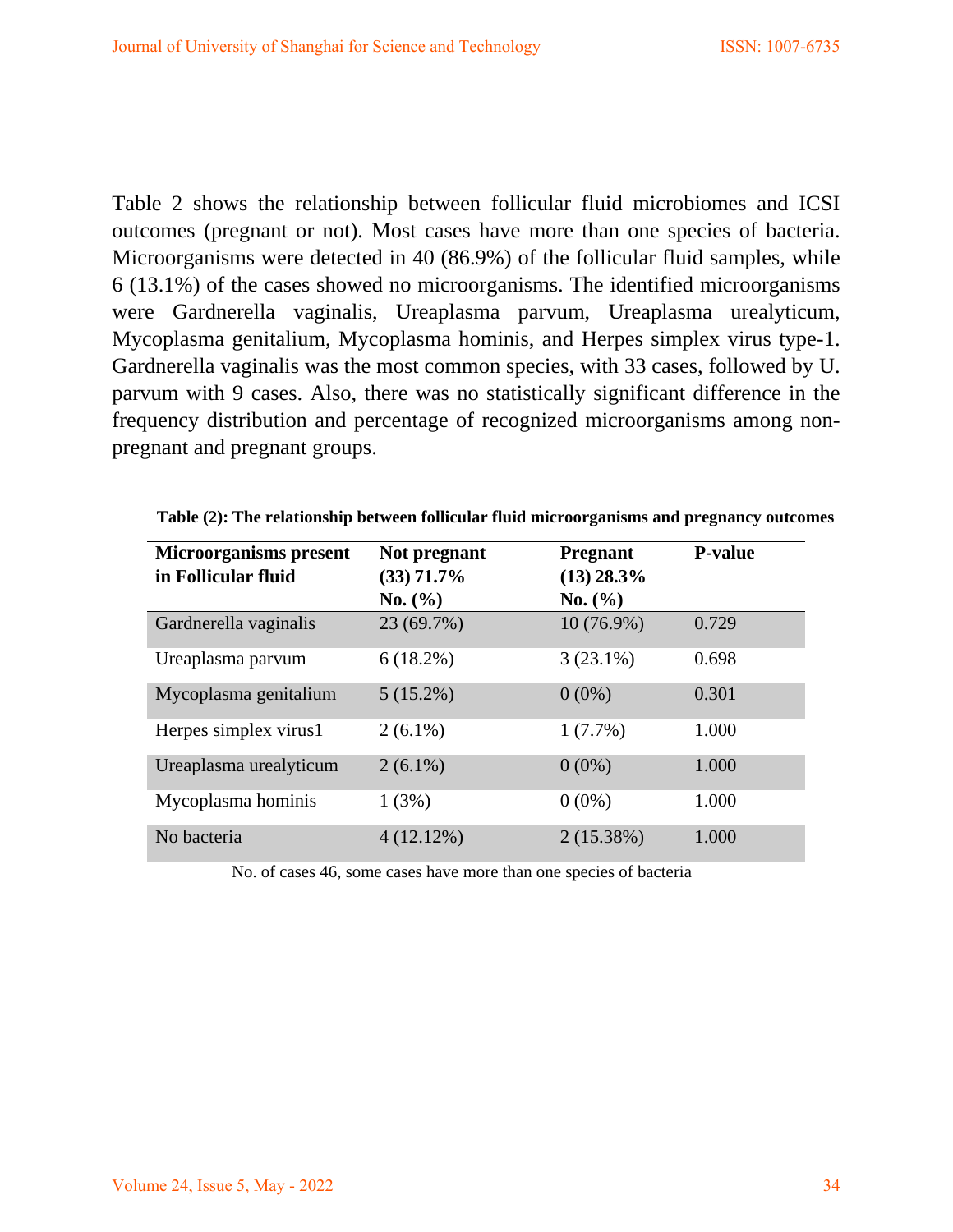Table 3 shows the frequency and percentage of colonized microorganisms in a follicular fluid according to RT-PCR results. Microbiomes which were recognized only in follicular fluid with no vaginal existence (colonized) were Gardnerella vaginalis, present in one case only, Ureaplasma parvum in 2 cases, Mycoplasma genitalium in 2 cases, Herpes simplex virus type-1 was found in 3 cases only in follicular fluid with no vaginal existence, Ureaplasma urealyticum in one case, and Mycoplasma hominis in one case.

| Microorganism present in | No. of cases | Vaginal Microorganism |               |
|--------------------------|--------------|-----------------------|---------------|
| Follicular fluid         |              |                       |               |
|                          |              | <b>Present</b>        | <b>Absent</b> |
| Gardnerella vaginalis    | 33           | 32 (97.0%)            | $1(3.0\%)$    |
| Ureaplasma parvum        | 9            | 7(77.8%)              | $2(22.2\%)$   |
| Mycoplasma genitalium    | 5            | $3(60.0\%)$           | $2(40.0\%)$   |
| Herpes simplex virus1    | 3            | $0(0.0\%)$            | $3(100\%)$    |
| Ureaplasma urealyticum   | 2            | $1(50.0\%)$           | $1(50.0\%)$   |
| Mycoplasma hominis       |              | $0(0.0\%)$            | $1(100\%)$    |
| No microorganism         | 6            | $2(33.3\%)$           | 4(66.7%)      |

**Table (3): Frequency and percentage of colonized microorganisms in follicular fluid**

No. of cases 46, some cases have more than one species of bacteria

### **4. Discussion**

Women's health is significantly influenced by their vaginal microbial composition. The current study is the first to employ metagenomics to investigate the vaginal microbiome of infertile Iraqi women who are asymptomatic.

Vaginal samples may be acquired non-invasively, and the microbial load in the vagina is several times greater than that in the uterus. Any microbes found in the uterus must be regarded as an overspill from the vaginal microbiome. Most women had a vaginal microbiome dominated by Lactobacilli, which are linked to a balanced immunological tolerant vaginal milieu. Lactobacillus crispatus, to be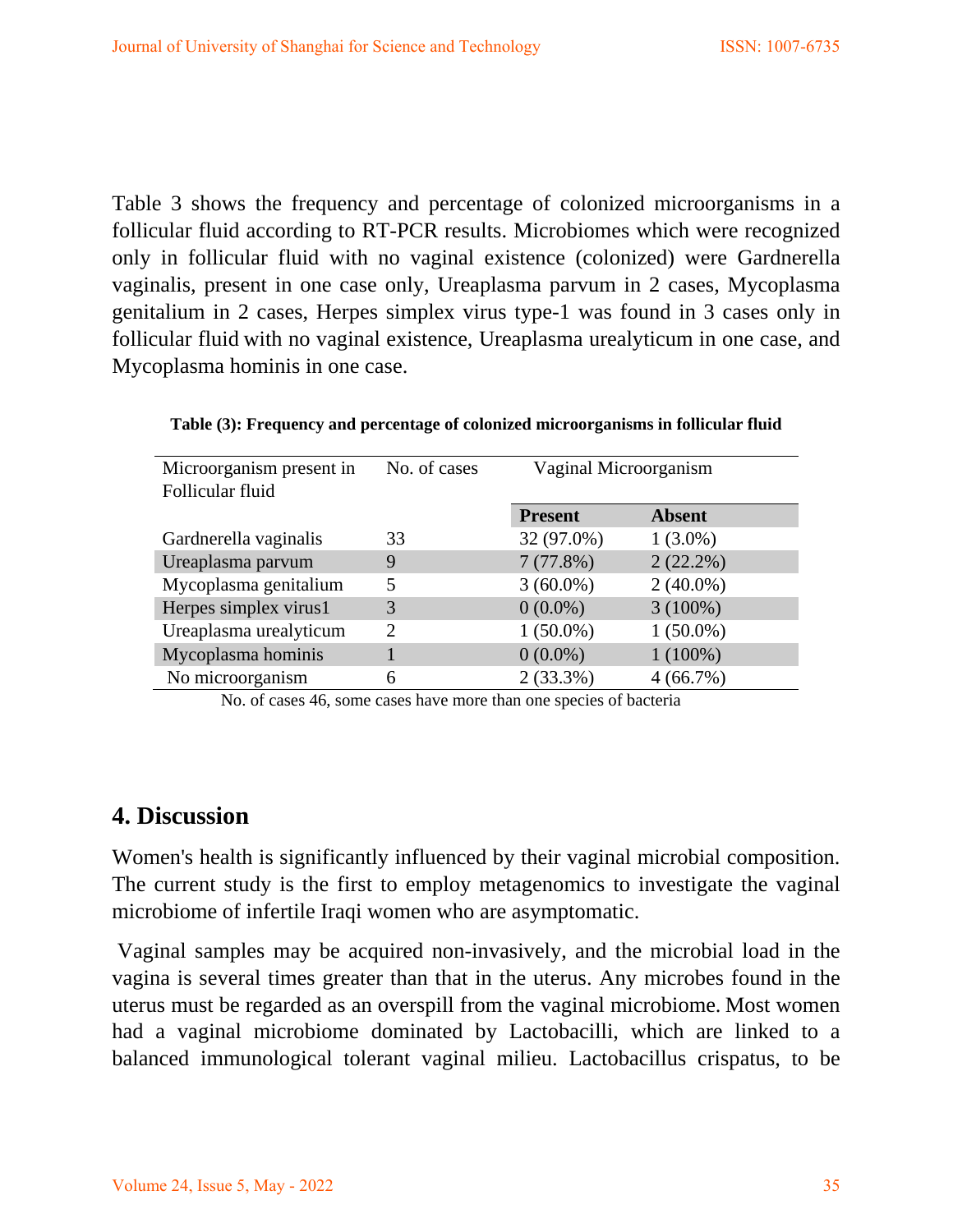specific, does not cause vaginal mucosal irritation and is also linked to pathogen defense[8].

Infertility induced by polymicrobial vaginal infection is a serious public health issue across the world. Chlamydia trachomatis, Mycoplasma spp., and Neisseria gonorrhea have all been linked to infertility, mostly due to endometrial and tubal inflammation [9].

An increase in the presence of specific bacteria (Atopobium vaginae, Ureaplasma parvum, Ureaplasma urealyticum, and Gardnerella), which is normally seen in asymptomatic bacterial vaginosis, as well as an increase in Candida and a decrease in vaginal and cervical Lactobacillus, is frequently observed in women with fertility problems [10].

The current study showed that Gardnerella vaginalis was the most common type of bacteria in non-pregnant women (75.8 percent) and pregnant women (100 percent), with no statistically significant difference (Table 1).

The pathogenesis of asymptomatic bacterial vaginosis (BV) is unknown, even though it is common. BV-related bacteria have been demonstrated to activate the immune system by maturing dendritic cells and increased levels of proinflammatory cytokines, resulting in mucosal inflammation of the reproductive tract. Cervical interleukin (IL)-1b, IL-6, and IL-8 cytokines are higher in infertile women with BV[11].

A significant body of data suggests that asymptomatic BV is transmitted sexually. Based on this, BV therapy should be explored to prevent the ongoing sexual spread of the BV pathogens to other sexual partners [12]. In the current study, BV did not affect ICSI results or clinical pregnancy rate, which was consistent with earlier research.

Several bacteria have been found in follicular fluids collected during transvaginal oocyte extraction and are classified as contaminants or colonizers. Contaminants are microorganisms found in both follicular fluid and vaginal samples taken from the same woman. Colonizers are germs that appear in follicular fluid but not in vaginal samples [13]. According to Tomaiuolo et al., ovarian blood supply may facilitate the hematogenous transit of germs from other anatomical regions [14]. A study by Pelzer et al. in 2013 suggested that microbiomes from other parts of the body could move to the genital tract through blood flow. This could include bacteria from the lung or the Herpes simplex virus type-1 from the oral cavity[15].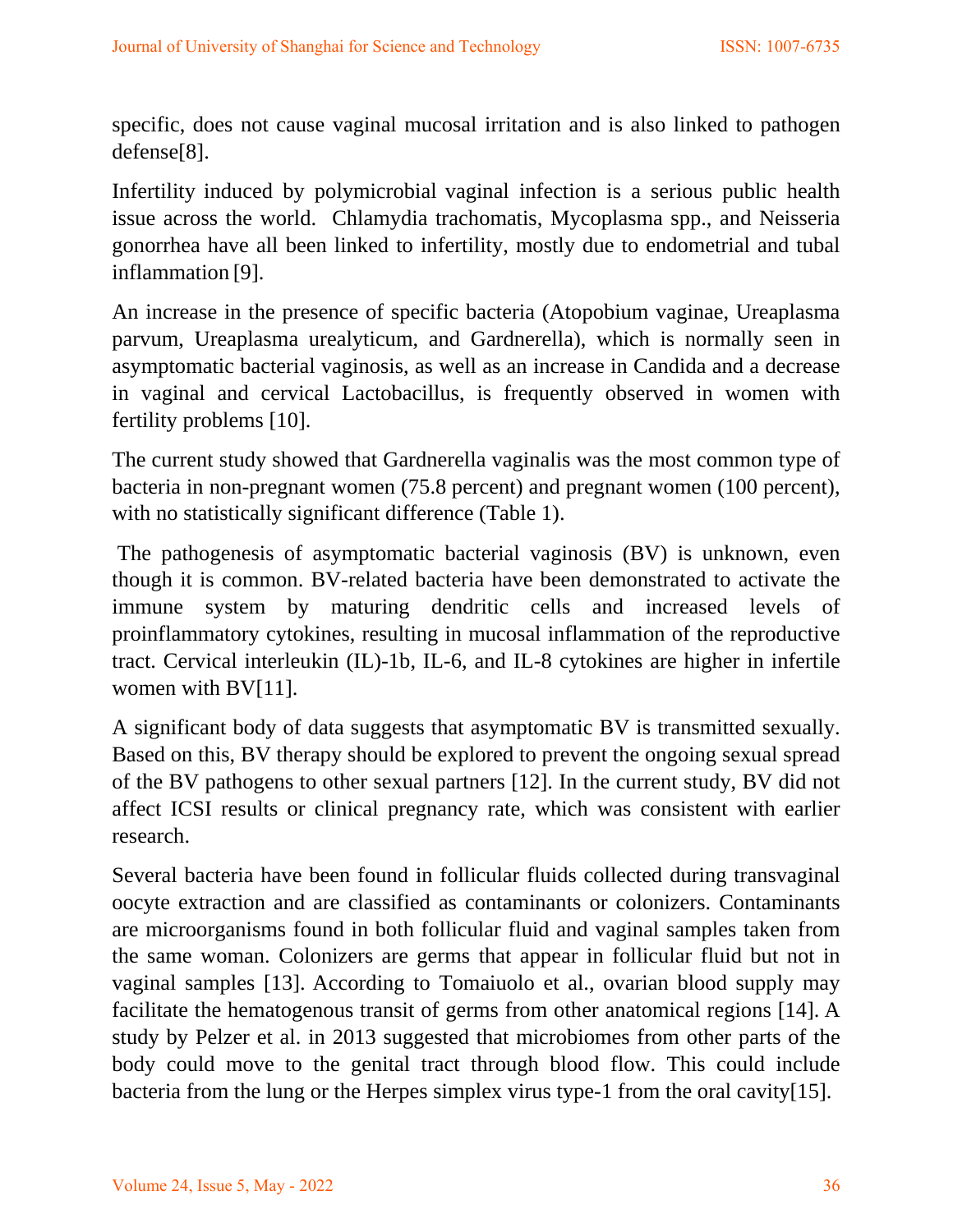The existing evidence on the effect of follicular fluid bacterial content on assisted reproductive techniques results is contradictory. These contradictory results might be attributed to a variety of factors, including research design, targeted demographic, predicted outcomes, sampling size, and the diagnostic procedure utilized.

In recent research published in 2021, Usman et al. determined that isolating microorganisms from follicular fluid had no deleterious effect on fertilization and clinical pregnancy rates following ICSI treatment cycles [13].

In the current research following earlier studies, there was no significant difference between both the pregnant and non-pregnant groups and follicular fluid microbial colonization had no negative effect on ICSI outcome (Table 2).

# **5. Conclusions**

Follicular fluid isn't germ-free, but the isolation of microorganisms from follicular fluid did not adversely affect fertilization and pregnancy rates following ICSI treatment cycles.

## **References**

- 1. Khalaf, O. I., Al-Obaidi, M. T. and Al-Anbari, L. A. (2018) 'Role of Low-Dose Human Chorionic Gonadotropin Following Clomiphene Citrate in Folliculogenesis and Ovulation in Infertile Women', Iraqi Journal of Embryos and Infertility Researches, 8(1). DOI: 10.28969/ijeir.v8.r4.
- 2. Madziyire, M. G. et al. (2021) 'The causes of infertility in women presenting to gynecology clinics in Harare, Zimbabwe; a cross-sectional study', Fertility Research and Practice, 7(1), pp. 1–8. DOI: 10.1186/s40738-020- 00093-0.
- 3. Turner, K.A., Rambhatla, A., Schon, S., Agarwal, A., Krawetz, S.A., Dupree, J.M. and Avidor-Reiss, T., 2020. Male Infertility is a Women's Health Issue—Research and Clinical Evaluation of Male Infertility Is Needed. Cells, [online] 9(4), p.990. Available at: <http://dx.doi.org/10.3390/cells9040990>.
- 4. Zegers-Hochschild, F. et al. (2017) 'The International Glossary on Infertility and Fertility Care, 2017', Fertility and Sterility, 108(3), pp. 393–406. DOI: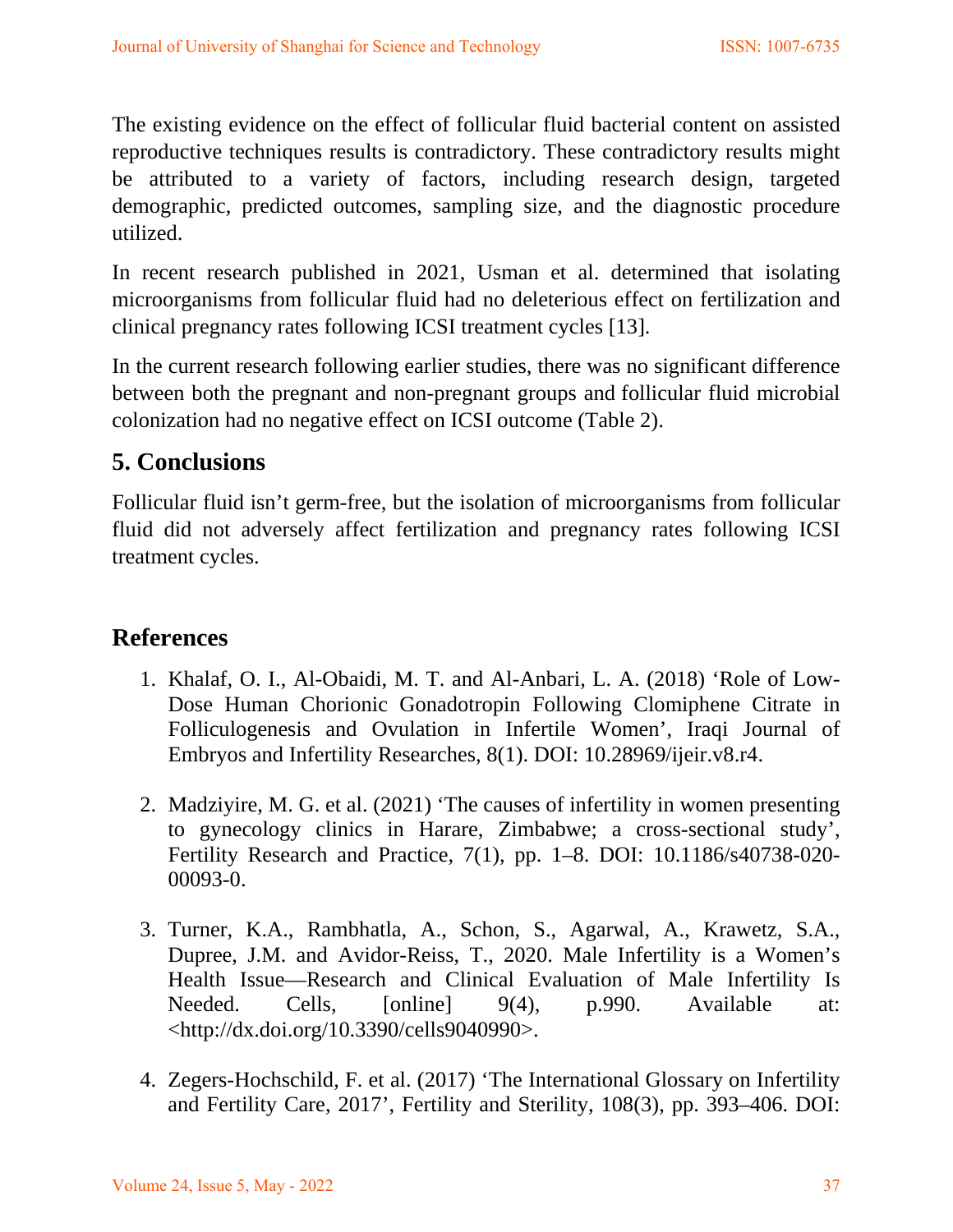10.1016/j.fertnstert.2017.06.005.

- 5. Tsevat, D.G., Wiesenfeld, H.C., Parks, C. and Peipert, J.F., (2017). Sexually transmitted diseases and infertility. American journal of obstetrics and gynecology, 216(1), pp.1-9. DOI:https://doi.org/10.1016/j.ajog.2016.08.008.
- 6. Campisciano, G., Zanotta, N., et al. (2021) 'Vaginal Dysbiosis and Partial Bacterial Vaginosis: The Interpretation of the "Grey Zones" of Clinical Practice', Diagnostics, 11(2), p. 191. DOI: 10.3390/diagnostics11020191.
- 7. Najjar, A. A. et al. (2020) 'Prevalence of Fungi in Human Follicular Fluid and Its Potential Impact on In Vitro Fertilization Process.', Archives of Pharmacy Practice, 11(4), pp. 75–82. Available at: https://search.ebscohost.com/login.aspx?direct=true&db=a9h&AN=1466958 12&site=ehost-live&scope=site.
- 8. De Seta, F. et al. (2019) 'The vaginal community state types microbiomeimmune network as a key factor for bacterial vaginosis and aerobic vaginitis', Frontiers in Microbiology, 10(OCT), pp. 1–8. DOI: 10.3389/fmicb.2019.02451.
- 9. Li, M. et al. (2017) 'Presence of Chlamydia trachomatis and Mycoplasma spp., but not Neisseria gonorrhoeae and Treponema pallidum, in women undergoing an infertility evaluation: high prevalence of tetracycline resistance gene tet(M)', AMB Express, 7(1). DOI: 10.1186/s13568-017- 0510-2.
- 10.Koedooder, R. et al., (2019). 'The vaginal microbiome as a predictor for the outcome of in vitro fertilization with or without intracytoplasmic sperm injection: A prospective study, Human Reproduction, 34(6), pp. 1042–1054. DOI: 10.1093/humrep/dez065.
- 11.Ravel, J., Moreno, I. and Simón, C. (2021) 'Bacterial vaginosis and its association with infertility, endometritis, and pelvic inflammatory disease', American Journal of Obstetrics and Gynecology, 224(3), pp. 251–257. DOI: 10.1016/j.ajog.2020.10.019.
- 12.Muzny, C. A. and Schwebke, J. R. (2021) 'Asymptomatic Bacterial Vaginosis: To Treat or Not to Treat? ', 'HHS Public Access', 22(12), pp. 1– 15.

13.Usman, S. F. *et al.* (2021) 'The presence of microorganisms in follicular